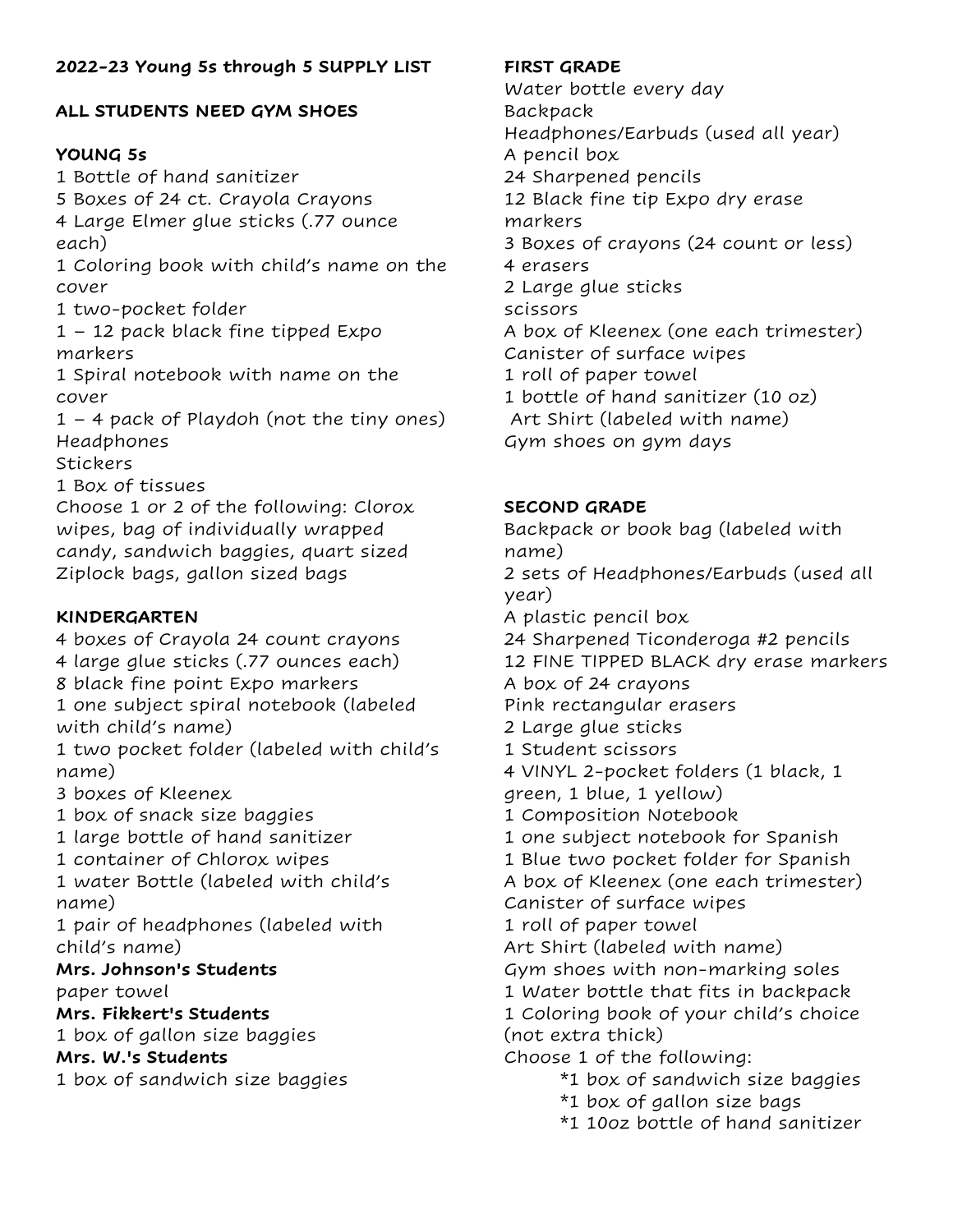### **THIRD GRADE**

Over the ear headphones 1 small zipper or slider pencil box 1 small scissors 1 package colored pencils 12 sharpened pencils PER TRIMESTER 2 yellow highlighters 1 pack of crayons 3 black low odor dry erase markers PER **TRIMESTER** 2 jumbo glue sticks 1 ruler (standard and metric) 1 wide ruled notebooks 3 wide-ruled spiral notebooks books 5 plastic two-pocket folders (blue one for Spanish) 1 one subject notebook for Spanish 1 box of Kleenex Gym shoes with non-marking soles to be left at school Water bottle to be left at school 1 Clorox wipes

## **FOURTH GRADE**

2 packs of sharpened pencils Scissors 2 large glue sticks (.77oz) 24-count Crayons 12-count Colored Pencils Covered hand-held pencil sharpener 1 zipper pencil pouch 1 package of pencil top erasers 2-(4-pack) of black dry erase markers 3 plastic, solid-color 2 pocket folders 3 Wide-Ruled Notebooks (70 sheets) 1 Wide Ruled composition notebook 2 boxes Kleenex Gym Shoes (non-marking sole) Container of sanitizing wipes Ear buds/Headphones Art Shirt 1 one subject notebook **for Spanish**

1 Blue two pocket folder **for Spanish**

### **FIFTH GRADE**

EAR BUDS OR EARPHONES Colored pencils **Scissors** Several #2 pencils Pencil sharpener with shaving catcher (NOT ELECTRIC) Glue stick Highlighter 4 dry erase markers \*\*The above items should be enclosed in a pencil case.\*\* Lined notebook paper Ruler with inches in 1/16 increments and metric indicators 2 boxes of tissues Erase for whiteboard (old sock to erase whiteboard) 4 One-Subject spiral notebooks or composition books \*1 Three-subject spiral notebook (Dewey only) \*1 One-subject spiral notebook (Dewey only) 5 two-pocket folders 1 one subject notebook for Spanish 1 Blue two pocket folder for Spanish Gym shoes with non-marking soles \*Clorox wipes (Yonker and Zegunis only) \*Bottle of hand sanitizer (Yonker and Zegunis only) Roll of paper towel Many of these items may need to be replenished throughout the year. Please check with your child periodically to determine if items need to be refilled.